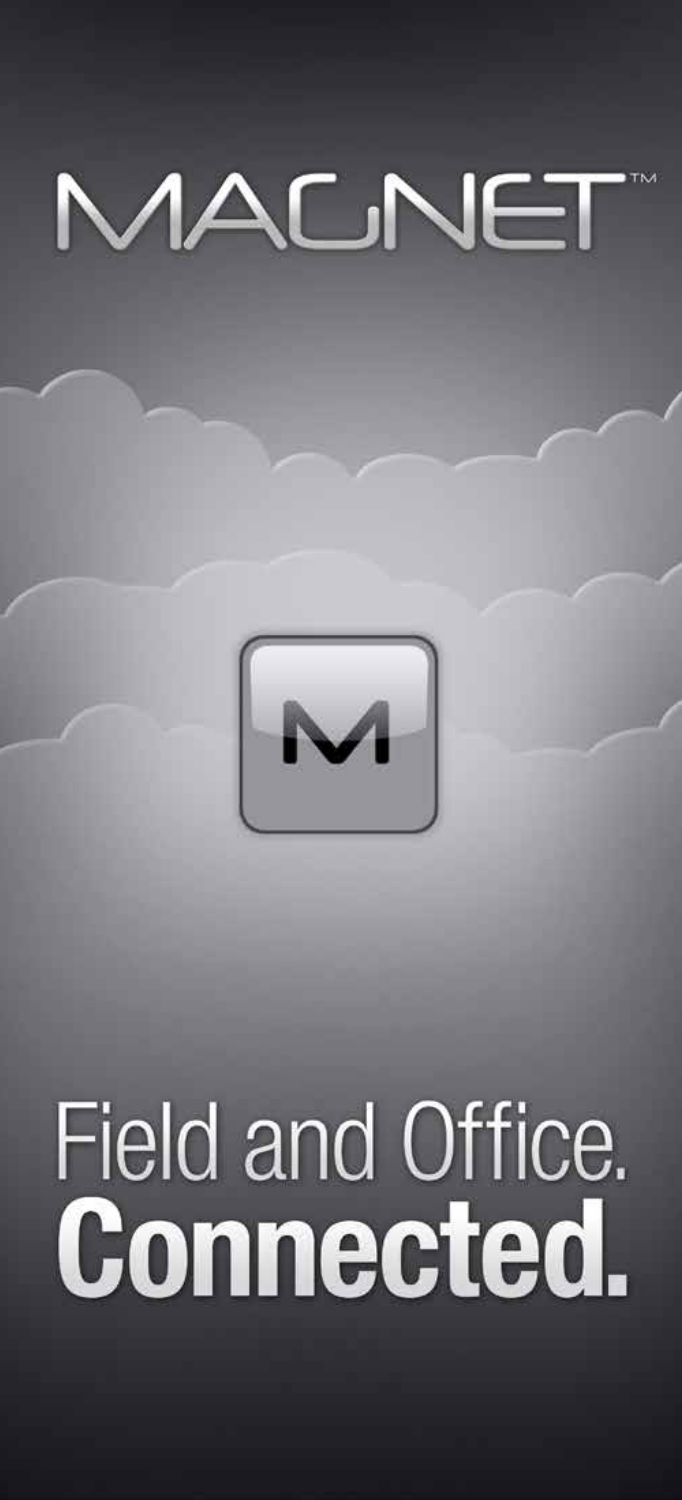

## **INCREASED PRODUCTIVITY**

The software solution that streamlines data workflow for surveyors, contractors, engineers and mapping professionals.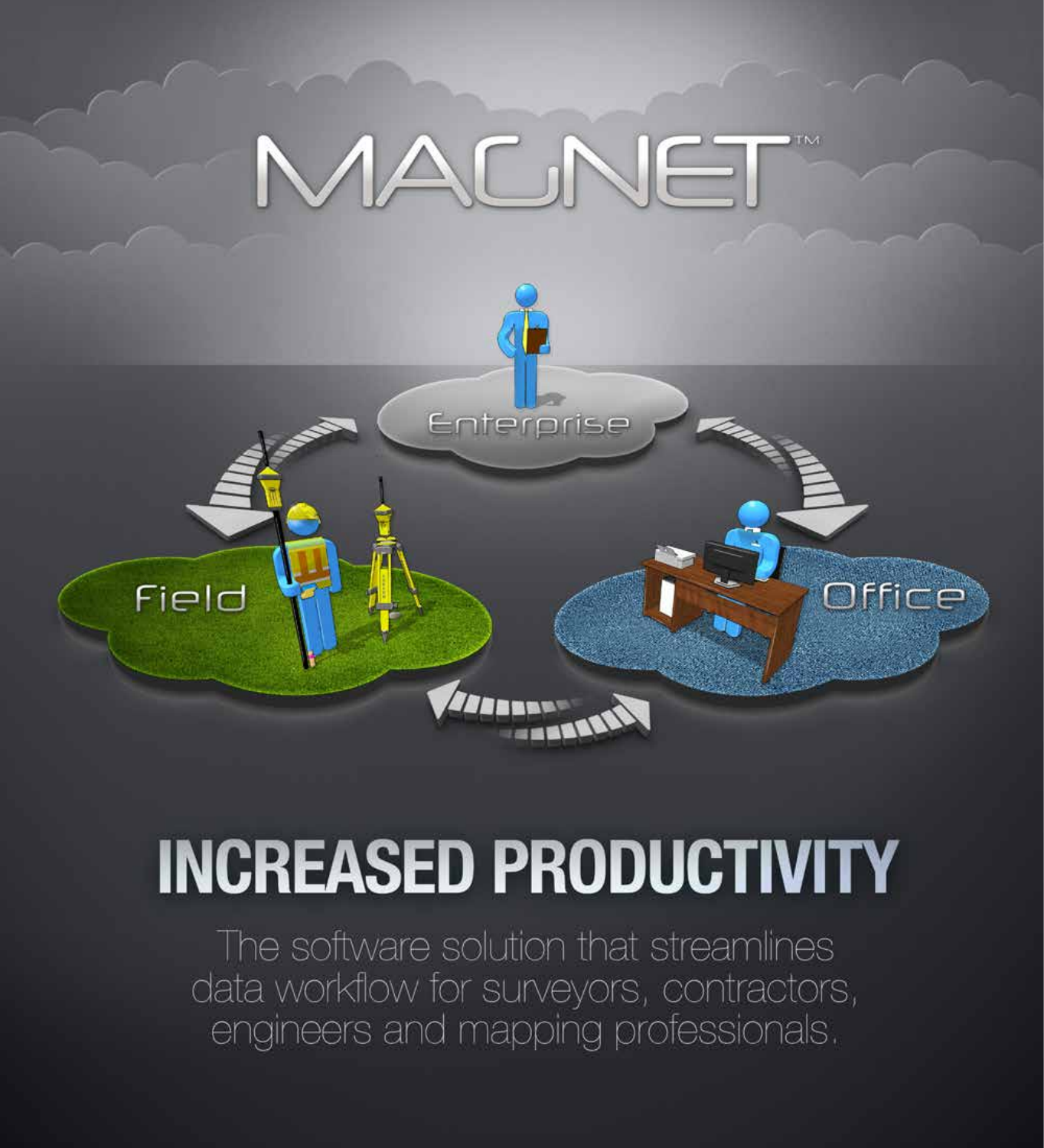# MACNET<sup>®</sup><br>Field





**MAGNET Field** is a powerful and intuitive field application software that enables users to collect survey mapping data and perform construction and road layout using total stations, levels, and GPS.

MAGNET Field contains all available functionality and instrument drivers. It is intended for the surveying and geomatics users who demand a wide range of functions.

MAGNET Field Site is a customized version of MAGNET Field for construction job site activities such as stakeout, grade checking to surfaces, volume estimates, and roading.

MAGNET Field Layout is a customized version of MAGNET Field that increases building layout productivity. With in-the-field plans and dimensional entry, you can go from paper plan to building layout faster than ever.

MAGNET Mobile Exchange is a free utility that connects to MAGNET Enterprise. Exchange any kind of file with the office.



**ET MAGNET Field**<br>
saves me tim<br>
and I get and *l* get<br> **home earlier!**  *saves me time, and I get*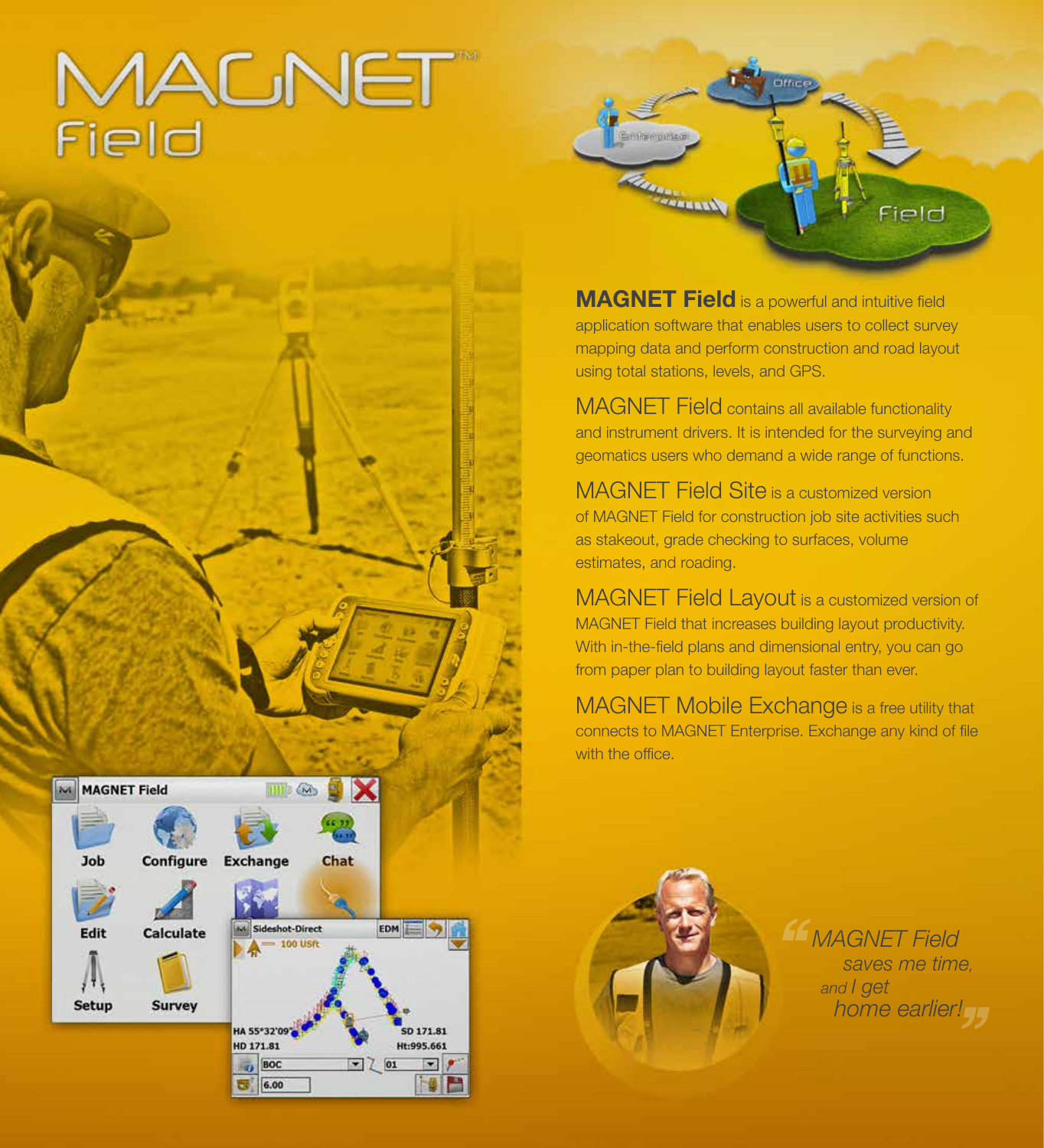## MACNET" Field

## Features / Functions

## Available Modules Field Modules

|             | <b>Available Modules</b>                                           |              |                |           | <b>GPS</b><br>(INCLUDES mmGl |           |              |           |           |
|-------------|--------------------------------------------------------------------|--------------|----------------|-----------|------------------------------|-----------|--------------|-----------|-----------|
|             |                                                                    |              |                | ROBOTICS  |                              |           |              |           |           |
|             | <b>DESCRIPTION</b>                                                 | <b>PART#</b> | <b>OPTICAL</b> |           |                              | HYBRID    | <b>ROADS</b> |           |           |
|             | <b>Field</b>                                                       | 61056        | ٥              |           |                              |           |              | ٥         |           |
|             | <b>Field + Roads</b>                                               | 61057        | ٥              |           |                              |           | ٥            | п         |           |
|             | <b>Field + Robotics</b>                                            | 61058        | ٥              | ٥         |                              |           |              |           |           |
|             | <b>Field + Robotics + Roads</b>                                    | 61059        | ٥              | ٥         |                              |           | ٥            | п         |           |
|             | <b>Field + Robotics + GPS</b>                                      | 61164        | ۰              | ٥         | o                            |           |              | п         |           |
|             | <b>Field GPS</b>                                                   | 61060        |                |           | o                            |           |              | п         |           |
|             | <b>Field GPS + Roads</b>                                           | 61061        |                |           | o                            |           | ö            | п         |           |
|             | Field + GPS + Optical                                              | 61062        | ٥              |           | O                            |           |              | о         |           |
|             | Field + GPS + Optical + Roads                                      | 61063        | ٥              |           | n                            |           | ö            | п         |           |
| FIELD       | Field + GPS + Robotics + Roads                                     | 61064        | ٥              | o         | ö                            |           | o            | o         |           |
|             | Field + Robotics + Roads + Hybrid Positioning 1002833-01           |              | ٥              | o         |                              | o         | ö            | ٥         |           |
|             | Field + Robotics + Hybrid Positioning                              | 1002834-01   | ٥              | C         |                              | o         |              | C         |           |
|             | Field + Robotics + GPS + Hybrid Positioning 1002835-01             |              | ۰              | ٥         | ö                            | ö         |              | o         |           |
|             | <b>Field Complete (All Modules)</b>                                | 1002832-01   | ۰              | ۰         | O                            | ٥         | ٥            | C         |           |
|             | <b>Field Solution 12 months</b>                                    | 61065        | ٥              | o         | ö                            | ō         | ö            | ٥         | o         |
|             | <b>Field Solution Renewal 12 months</b>                            | 1002771-01   | ٥              | o         | O                            | ٥         | o            | C         | o         |
|             | <b>Trade Up to Field Solution</b> 12 months (from TopSURV) 61066   |              | $\bullet$      | ٥         | ö                            | o         | ö            | o         | C         |
|             | <b>Upgrade to Field Solution 12 months (from Field)</b>            | 61158        | o              | C         | ö                            | o         | o            | о         | o         |
|             | <b>Field Product Maintenance 12 months</b>                         | 61155        |                |           |                              |           |              | п         |           |
|             | <b>Field Site</b>                                                  | 1001628-01   | O              | $\bullet$ | ö                            |           | ۰            | п         |           |
|             | <b>Field Site + Hybrid Positioning</b>                             | 1002837-01   | $\bullet$      | o         | ö                            | $\bullet$ | ö            | n         |           |
|             | <b>Field Site Solution</b>                                         | 1001629-01   | $\bullet$      | ö         | ō                            | $\bullet$ | $\bullet$    | n         | o         |
| FIELD SIT   | <b>Field Site Solution Renewal 12 months</b>                       | 1002772-01   | $\bullet$      | n         | n                            | $\bullet$ | ö            | п         | n         |
|             | <b>Upgrade to Field Site Solution (from Field Site) 1003009-01</b> |              | $\bullet$      | n         | n                            | $\bullet$ | ö            | n         | o         |
|             | Field Site Maintenance 12 months                                   | 1001626-01   |                |           |                              |           |              | n         |           |
|             |                                                                    |              |                |           |                              |           |              |           |           |
|             | <b>Field Layout</b>                                                | 1002701-01   | $\bullet$      | $\bullet$ | $\bullet^{\star}$            | $\bullet$ |              |           |           |
|             | Field Layout + Hybrid Positioning                                  | 1002836-01   | $\bullet$      |           | $\bullet^*$                  | $\bullet$ |              |           |           |
| <b>TIÓN</b> | <b>Field Layout Solution</b>                                       | 1002702-01   | $\bullet$      | $\bullet$ | $\bullet^{\star}$            | o         |              | o         | $\bullet$ |
|             | Field Layout Solution Renewal 12 months 1002773-01                 |              | $\bullet$      | $\bullet$ | $\bullet^\star$              |           |              |           |           |
| FIELD       | <b>Trade Up to Field Layout Solution</b><br>(from Topcon Layout)   | 1002703-01   | C              | C         | $\bullet^*$                  | o         |              | ۰         | $\bullet$ |
|             | <b>Upgrade to Field Layout Solution</b><br>(from Field Layout)     | 1003010-01   | ۰              | ۰         | o*                           | o         |              | ۰         | о         |
|             | <b>Field Layout Maintenance</b>                                    | 1002700-01   |                |           |                              |           |              | $\bullet$ |           |
|             | <b>Add-on Optical Module</b>                                       | 61083        | $\bullet$      |           |                              |           |              |           |           |
|             | <b>Add-on Robotics Module</b>                                      | 61085        |                | $\bullet$ |                              |           |              |           |           |
| SNO-dat     | Add-on GPS Module (Includes mmGPS)                                 | 61086        |                |           | ۰                            |           |              |           |           |
|             | <b>Add-on Hybrid Positioning Module</b>                            | 1002831-01   |                |           |                              | $\bullet$ |              |           |           |
|             | <b>Add-on Roads Module</b>                                         | 61087        |                |           |                              |           | $\bullet$    |           |           |
|             | * HiPer SR RTK Only                                                |              |                |           |                              |           |              |           |           |

| <b>Field Modules</b><br>Compared            |     | FIELD + ROADS | FIELD + ROADS<br>ROBOTICS | <b>ROADS</b><br><b>FIELD + I</b><br>+ GPS | <b>ROADS</b><br>ROBOT<br>GPS | <b>OADS</b> | ELD COMPLET | <b>SOLUTIO</b>     |
|---------------------------------------------|-----|---------------|---------------------------|-------------------------------------------|------------------------------|-------------|-------------|--------------------|
| <b>FEATURE / FUNCTION</b>                   | ELD |               |                           |                                           |                              | E           | π           | FIELD <sub>.</sub> |
| <b>Conventional Total Station Drivers</b>   | o   | n             | o                         | o                                         | n                            | n           | o           | o                  |
| <b>Internal NMEA GPS Drivers</b>            | n   | n             | o                         | o                                         | n                            | O           | n           | n                  |
| <b>Topcon &amp; Sokkia Robotics Drivers</b> |     |               | n                         |                                           | n                            | n           | n           | O                  |
| <b>Topcon &amp; Sokkia GNSS Drivers</b>     |     |               |                           | n                                         | n                            | n           | n           | O                  |
| <b>Exchange with MAGNET Enterprise</b>      | o   | n             | o                         | n                                         | n                            | n           | n           | n                  |
| <b>Exchange with SiteLink3D</b>             | n   | n             | n                         | o                                         | n                            | n           | n           | n                  |
| <b>IS Live Video Driver</b>                 |     |               | n                         |                                           | o                            | o           | n           | o                  |
| <b>Hybrid Switch</b>                        |     |               |                           |                                           |                              | n           | n           | n                  |
| <b>Hybrid Resection</b>                     |     |               |                           |                                           |                              | n           | n           | n                  |
| <b>Hybrid Lock</b>                          |     |               |                           |                                           |                              | n           | п           | n                  |
| <b>Roads - Roads</b>                        |     | n             | ō                         | n                                         | n                            | n           | n           | n                  |
| <b>Roads - Horizontal Alignments</b>        |     | n             | o                         | n                                         | n                            | n           | n           | n                  |
| <b>Roads - Vertical Alignments</b>          |     | o             | o                         | n                                         | n                            | n           | n           | o                  |
| <b>Roads - Templates</b>                    |     | n             | n                         | n                                         | n                            | n           | n           | n                  |
| <b>Roads - Cross Sections</b>               |     | n             | o                         | n                                         | n                            | n           | n           | n                  |
| <b>Roads - String Sets</b>                  |     | o             | o                         | n                                         | n                            | o           | n           | n                  |
| <b>Topo - Collect GPS Static Data</b>       | n   | n             | o                         | n                                         | n                            | n           | n           | n                  |
| <b>Auto-Topo</b>                            |     |               | n                         | n                                         | n                            | n           | n           | o                  |

### Field Versions Compared

| <b>JULINAI CU</b>                           |                        | FIELD<br>Solution | <b>TELD</b><br>AYOUT    |                         |                       |   |
|---------------------------------------------|------------------------|-------------------|-------------------------|-------------------------|-----------------------|---|
| <b>FEATURE / FUNCTION</b>                   | FIELD                  |                   |                         |                         | 쁥                     |   |
| <b>Maintenance (first 12 months)</b>        | n                      | n                 | п                       | n                       | n                     | n |
| <b>Data storage in Enterprise</b>           |                        | о                 |                         | о                       |                       | о |
| <b>Conventional Total Station Drivers</b>   | $\bullet$              | о                 | o                       | $\bullet$               | n                     | n |
| <b>Internal NMEA GPS Drivers</b>            | ۰                      | o                 | o                       | $\bullet$               | o                     | о |
| <b>Topcon &amp; Sokkia Robotics Drivers</b> | with robotic<br>module | о                 | n                       | о                       | n                     | о |
| <b>Topcon &amp; Sokkia GNSS Drivers</b>     | with GPS<br>module     | o                 | <b>HiPer SR</b><br>only | <b>HiPer SR</b><br>only | $\bullet$             | о |
| mmGPS Drivers                               | ۰                      | о                 | о                       | о                       | о                     | о |
| <b>Hybrid Switch</b>                        | with Hybrid<br>module  | o                 | with Hybrid<br>module   | $\bullet$               | with Hybrid<br>module | о |
| <b>Hybrid Resection</b>                     | with Hybrid<br>module  | о                 | with Hybrid<br>module   | о                       | with Hybrid<br>module | о |
| <b>Exchange with MAGNET Enterprise</b>      | n                      | о                 | о                       | о                       | о                     | о |
| <b>Exchange with Sitelink3D</b>             | o                      | о                 |                         |                         | n                     | n |
| <b>IS Live Video Driver</b>                 | with robotic<br>module | о                 | о                       | о                       |                       |   |
| <b>Cut/Fill Bar</b>                         | о                      | о                 | о                       | о                       | о                     | о |
| <b>Plan Entry</b>                           | о                      | о                 | о                       | $\bullet$               |                       |   |
| <b>Geodetic Coordinates Ability</b>         | $\bullet$              | о                 |                         |                         | $\bullet$             | о |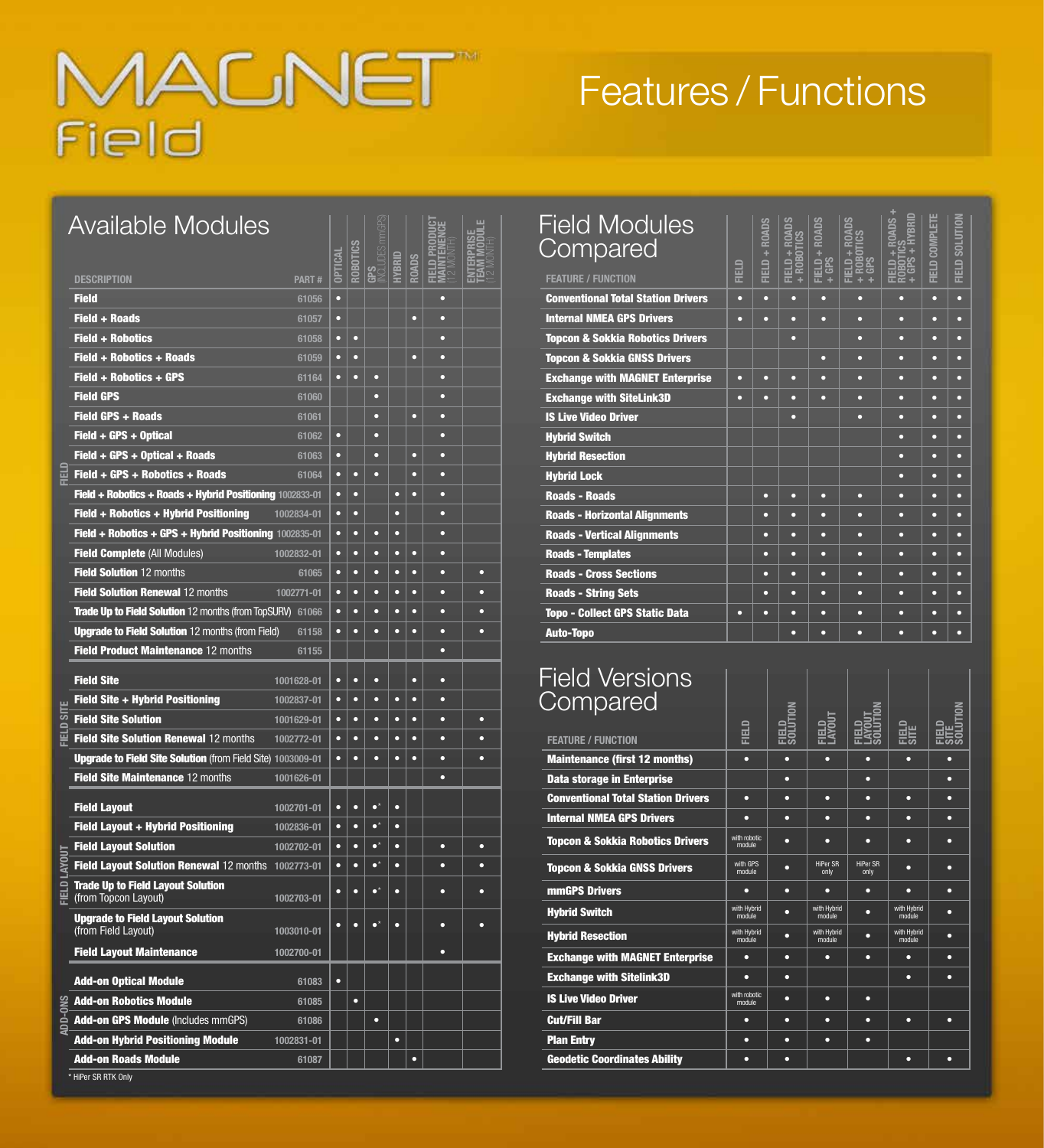# MACNET



**MAGNET Enterprise** is a web browser-based environment that simplifies managing field and office data in the cloud. Track assets and communicate with everyone involved on your projects. Login from any browser for live updates. Save time and collaborate.

## MAGNET Enterprise Features:

Web browser access Map view of field data Live data exchange Data secure backup Chat and communicate to-do items



*We are getting***<br>
projects<br>
faster and**  *projects done faster and with fewer conflicts because MAGNET Enterprise connects my field and office guys.* **''**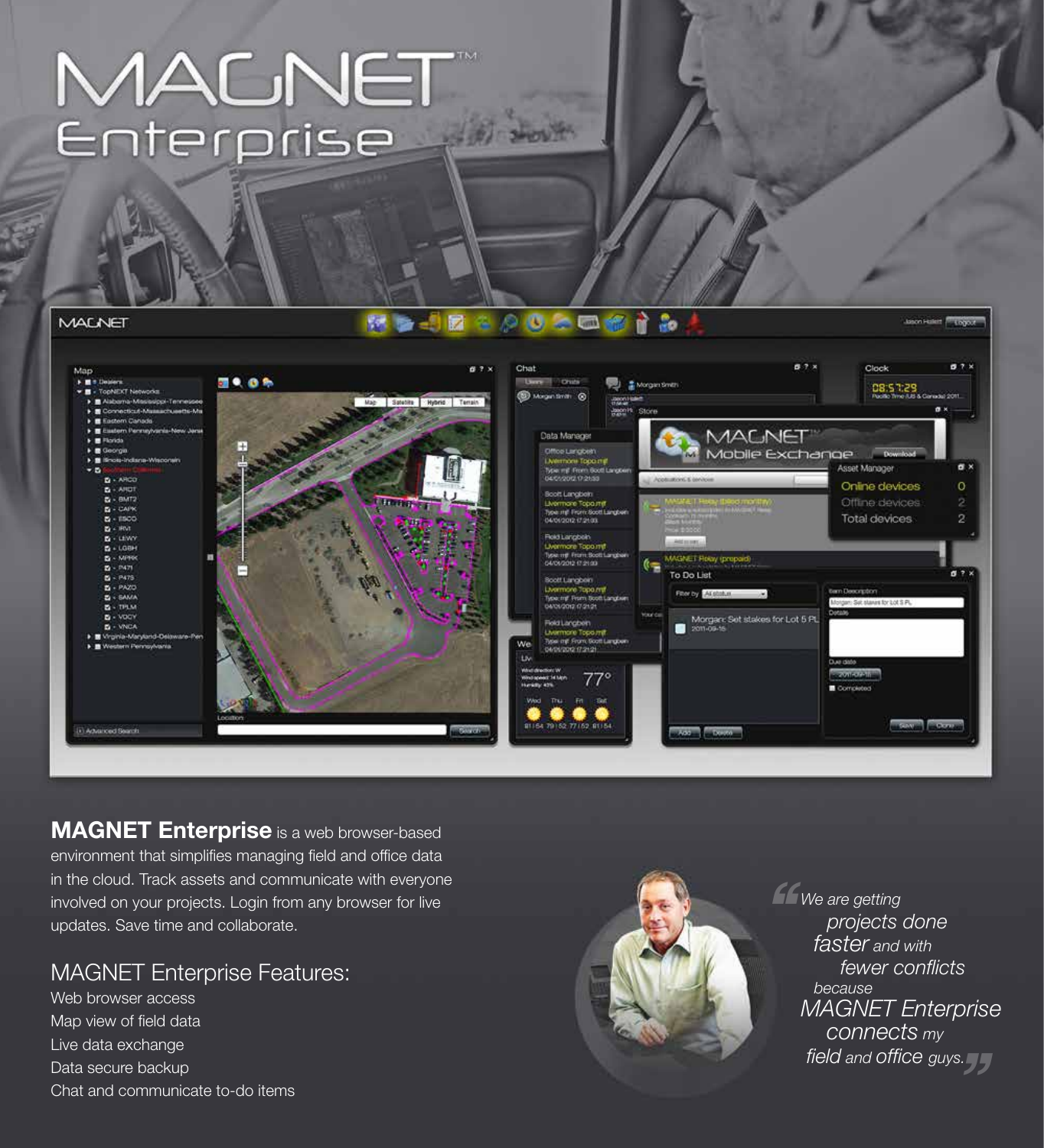## MACNET<br>Enterprise



## Enterprise Online Store

| AVAILABLE ONLINE AND THROUGH MAGNET DEALERS             | <b>PART#</b> |
|---------------------------------------------------------|--------------|
| <b>Enterprise Project Team Module 12 months*</b>        | 61082        |
| <b>Enterprise Project Team Module 12 months Renewal</b> | 1002778-01   |

#### AVAILABLE ONLINE ONLY (MAGNET-ENTERPRISE.COM)

|  | <b>Enterprise Project Team Module 12 months (billed monthly)</b> |
|--|------------------------------------------------------------------|
|  |                                                                  |

**5GB MAGNET Cloud Storage 12 months\*\*** 

**5GB MAGNET Cloud Storage** 12 months (billed monthly)

MAGNET Relay 12 months (billed monthly)

**MAGNET Relay** 12 months (month to month)

\* Enterprise Project Team Module: A license to sign into a company account and use the data storage. One simultaneous sign in per purchase. Team modules can not be combined for additional data storage. Additional storage needs to be purchased.

\*\* Additional 5GB data storage: Can be purchased and added to a company account.

## **MAGNET Mobile Exchange and MAGNET**

Enterprise is the perfect pairing for exchanging files between the office and the field. No matter what data collection software is used in the field MAGNET Mobile Exchange is a free utility to exchange files back to the office.

## Relau Service



MAGNET Relay is a GNSS correction service hosted by MAGNET Enterprise. Subscribers connect a base receiver to the MAGNET Relay service via cellular connection, making the base available for up to 10 rovers.

## MAGNET Relay Features:

Cellular base to rovers Extend RTK base/rover range Low cost monthly subscription service Only requires cellular coverage 10 rovers from a single base

## Enterprise<br>Mobile



### **MAGNET Enterprise Mobile** is a planning

and project tracking application for Android and iPad tablets. This planning and project management app gives the project manager a visual look at all on-going projects and current status against time and budget. Track man-hours, timesheets, project phases and budget, all in a graphical interface that keeps you connected to the project manager inside MAGNET Enterprise.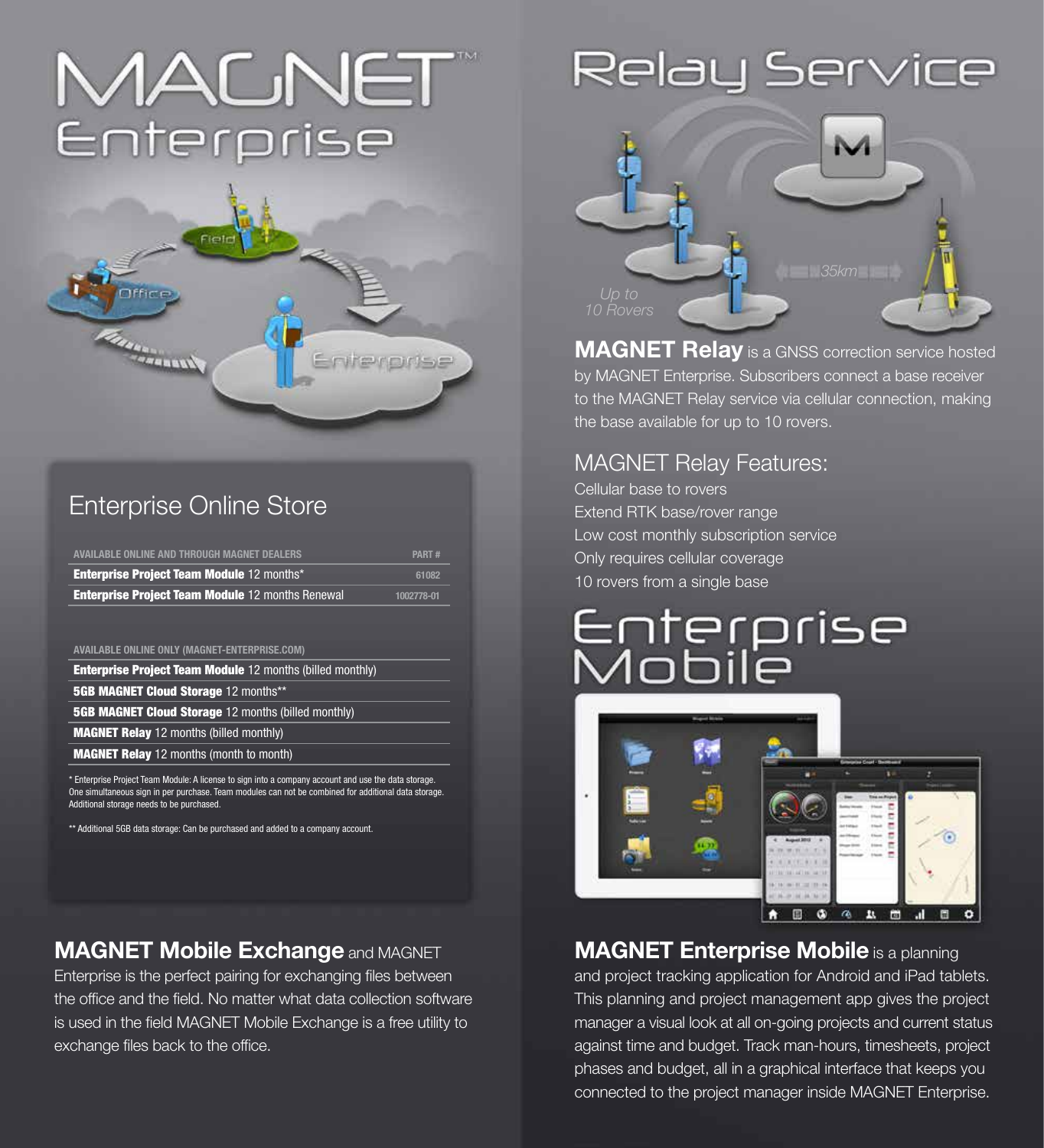# MACNET<sup>®</sup><br>Office



**MAGNET Office** is a processing, design and drafting software suite that meets the demands of land surveyors and construction contractors. MAGNET Office is available in five versions: Tools, Topo, Layout, Site, and Site with Resurfacing.

Office

Field

**SANS AND ALL AND A** 

MAGNET Office Tools has advanced data processing and adjustment of total stations, levels, and GNSS raw data. Tools can be installed as a standalone or as an add-on to AutoCAD® products.

MAGNET Office Topo includes drafting and design tools for property plots, subdivisions and land development projects.

MAGNET Office Layout includes the editing and drawing tools required to easily make points from objects and take a building plan into the field for layout.

MAGNET Office Site is a full featured design and drafting tool for any machine control, land development, and road design project.

## MAGNET Office Site with Resurfacing

includes all the features of Site, but with additional advanced modules for paving and resurfacing analysis and design.

MAGNET Office<br>
<sup>is great for all<br>
CAD stations.</sup>  *is great for all our CAD stations. MAGNET Office Tools installs directly into Civil 3D and I get real-time updates* real-time updates<br> *from the field guys.* 

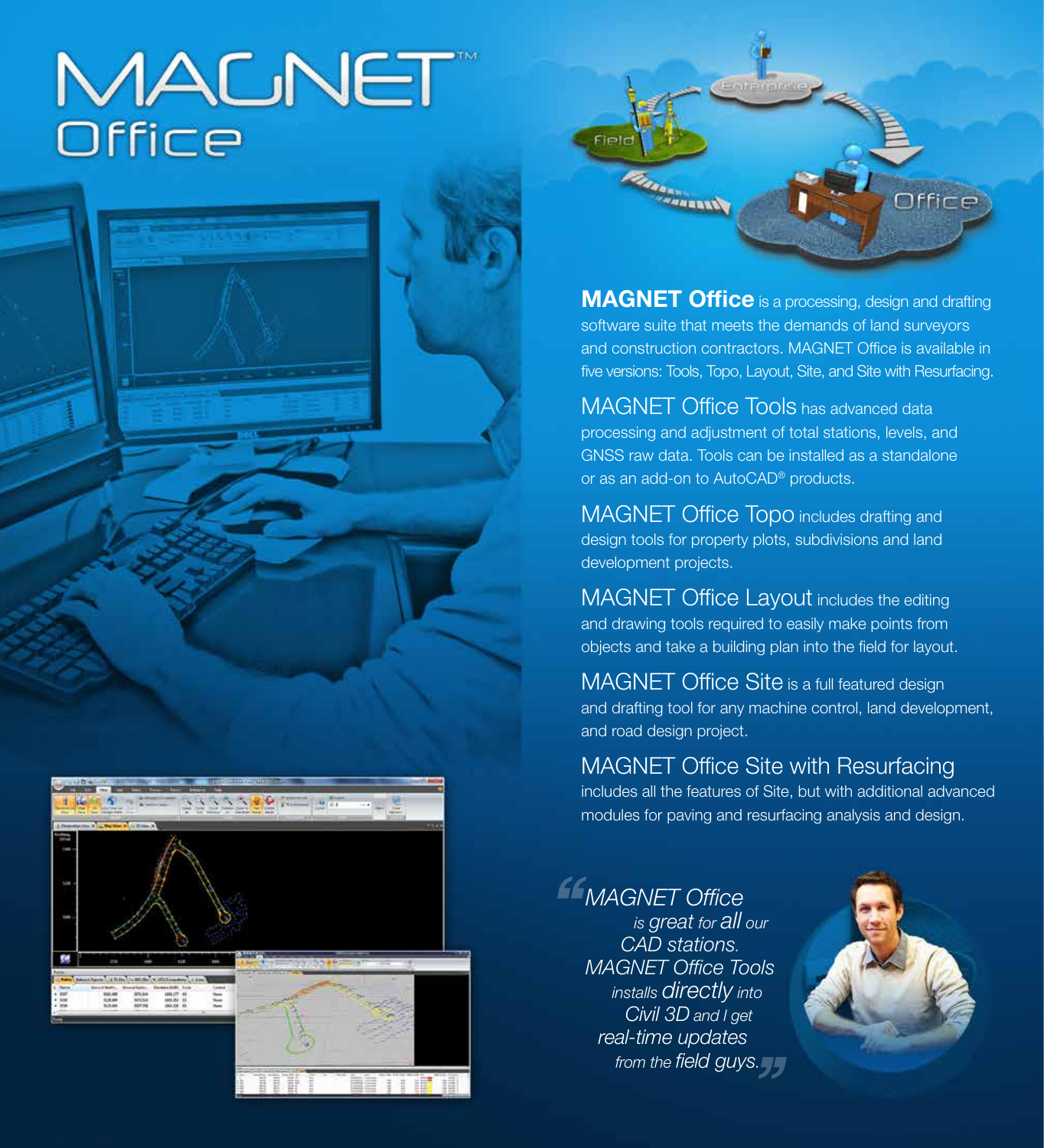## MACNET" **Office**

**SSING** 

## Feature Comparison

### Office Versions **Compared**

| Office Versions<br>Compared                                                                         |                       |              |               |                                        |                                                 |
|-----------------------------------------------------------------------------------------------------|-----------------------|--------------|---------------|----------------------------------------|-------------------------------------------------|
|                                                                                                     |                       | <b>T00LS</b> | POST-PROCESSI | MAINTENAN<br>(12 Month)<br>ᅂ<br>드<br>Ē | <b>ENTERPRIS</b><br>EAM I<br>12 Noi<br>$\simeq$ |
| <b>DESCRIPTION</b><br><b>Office Tools</b>                                                           | <b>PART#</b><br>61067 | ٥            |               | O                                      |                                                 |
| Office Tools + Post Processing                                                                      | 61068                 | ٥            | ٥             |                                        |                                                 |
| <b>Office Tools Solution 12 months</b>                                                              |                       | ٥            | ō             | n                                      | o                                               |
| <b>Office Tools Solution</b> 12 months, Renewal                                                     | 61069<br>1002774-01   | o            | O             | O                                      | n                                               |
| <b>DEFECT</b><br><b>Trade Up to Office Tools Solution</b>                                           |                       |              |               |                                        |                                                 |
| 12 months (Only from Topcon Tools)                                                                  | 61070                 | n            | o             | o                                      | n                                               |
| <b>Upgrade Office Tools to Office Tools Solution</b><br>12 months                                   | 61159                 | O            | о             | ۰                                      | O                                               |
| <b>Office Topo</b>                                                                                  | 61071                 | O            |               | n                                      |                                                 |
| Office Topo + Post Processing                                                                       | 61072                 | ٥            | ö             | n                                      |                                                 |
| <b>Office Topo Solution 12 months</b>                                                               | 61073                 | o            | o             | n                                      | n                                               |
| <b>Office Topo Solution</b> 12 months, Renewal                                                      | 1002775-01            | ٥            | ō             | n                                      | n                                               |
| Trade Up to Office Topo Solution 12 months<br>(Only from SurveyMaster and CivilCAD)                 | 61074                 | ٥            | O             | O                                      | O                                               |
| <b>Upgrade Office Topo to Office Topo Solution</b><br>$12$ months                                   | 61160                 | $\bullet$    | ö             | o                                      | o                                               |
| <b>Office Layout</b>                                                                                | 1003003-01            |              |               | $\bullet$                              |                                                 |
| <b>Office Layout Solution</b>                                                                       | 1003004-01            |              |               | $\bullet$                              | $\bullet$                                       |
| <b>DFFICE L</b><br><b>Office Layout Solution</b> 12 months, Renewal                                 | 1003005-01            |              |               | n                                      | n                                               |
| <b>Trade Up to Office Layout Solution 12 months</b><br>(Only from Topcon Layout Master)             | 1003006-01            |              | $\bullet$     | о                                      | о                                               |
| <b>Office Site</b>                                                                                  | 61075                 | $\bullet$    |               | $\bullet$                              |                                                 |
| Office Site + Post Processing                                                                       | 61076                 | $\bullet$    | $\bullet$     | n                                      |                                                 |
| <b>Office Site + Resurfacing</b>                                                                    | 61077                 | $\bullet$    |               | n                                      |                                                 |
| Office Site + Resurfacing + Post Processing                                                         | 61078                 | $\bullet$    | $\bullet$     | n                                      |                                                 |
| <b>Office Site Solution 12 months</b>                                                               | 61079                 | $\bullet$    | $\bullet$     | n                                      | $\bullet$                                       |
| <b>Office Site Solution 12 months, Renewal</b>                                                      | 1002776-01            | $\bullet$    | ō             | n                                      | n                                               |
| <b>Office Resurfacing Solution 12 months</b>                                                        | 61080                 | $\bullet$    | ō             | n                                      | n                                               |
| <b>Office Resurfacing Solution 12 months, Renewal</b>                                               | 1002777-01            | $\bullet$    | ۰             | n                                      | n                                               |
| Trade Up to Office Site Solution 12 months<br>(Only from SiteMaster and CivilCAD)                   | 61081                 |              |               |                                        | г                                               |
| Trade Up to Office Resurfacing Solution 12 months<br>(Only from SiteMaster with Resurfacing Module) | 61161                 | $\bullet$    | $\bullet$     | $\bullet$                              | $\bullet$                                       |
| <b>Upgrade Office Site to Office Site Solution 12 months</b>                                        | 61162                 | $\bullet$    | ۰             | $\bullet$                              | $\bullet$                                       |
| <b>Upgrade Office Resurfacing to Office</b><br><b>Resurfacing Solution 12 months</b>                | 61163                 | $\bullet$    | $\bullet$     | $\bullet$                              | $\bullet$                                       |
| <b>Office Product Maintenance 12 months</b>                                                         | 61156                 |              |               | $\bullet$                              |                                                 |
| <b>Add-on Topo Module</b>                                                                           | 61088                 | $\bullet$    |               | $\bullet$                              |                                                 |
| <b>ADD-ONS</b><br><b>Add-on Post Process Module</b>                                                 | 61089                 |              | $\bullet$     | $\bullet$                              |                                                 |
| <b>Add-on Site Module</b>                                                                           | 61091                 |              | $\bullet$     | $\bullet$                              |                                                 |
| <b>Add-on Resurfacing Module</b>                                                                    | 61092                 |              | $\bullet$     | $\bullet$                              |                                                 |
|                                                                                                     |                       |              |               |                                        |                                                 |

## Office Versions **Compared**

| Compared                                                                                                                                                                                                                                                                                                                                                                                                                                                                                                                                                                          |                    |                    |                      |
|-----------------------------------------------------------------------------------------------------------------------------------------------------------------------------------------------------------------------------------------------------------------------------------------------------------------------------------------------------------------------------------------------------------------------------------------------------------------------------------------------------------------------------------------------------------------------------------|--------------------|--------------------|----------------------|
|                                                                                                                                                                                                                                                                                                                                                                                                                                                                                                                                                                                   |                    |                    | <b>DEFICE LAYOUT</b> |
| <b>SOFTWARE FEATURE</b>                                                                                                                                                                                                                                                                                                                                                                                                                                                                                                                                                           | <b>OFFICE SITE</b> | <b>DEFICE TOPO</b> |                      |
| <b>Office Tools Included</b>                                                                                                                                                                                                                                                                                                                                                                                                                                                                                                                                                      |                    |                    |                      |
| <b>Connection to MAGNET Enterprise</b>                                                                                                                                                                                                                                                                                                                                                                                                                                                                                                                                            | n                  | n                  | o                    |
| <b>Connection to Sitelink3D</b>                                                                                                                                                                                                                                                                                                                                                                                                                                                                                                                                                   | O                  |                    |                      |
| <b>Create and Display Digital Terrain Model (DTM)</b>                                                                                                                                                                                                                                                                                                                                                                                                                                                                                                                             | n                  | o                  |                      |
| <b>Create Structure</b>                                                                                                                                                                                                                                                                                                                                                                                                                                                                                                                                                           | o                  | O                  | O                    |
| <b>Place Structure</b>                                                                                                                                                                                                                                                                                                                                                                                                                                                                                                                                                            | n                  | г                  | n                    |
| <b>Deed Entry / Legal Description</b>                                                                                                                                                                                                                                                                                                                                                                                                                                                                                                                                             | O                  | O                  |                      |
| <b>Description Code Library Mangement</b>                                                                                                                                                                                                                                                                                                                                                                                                                                                                                                                                         | n                  | O                  |                      |
| <b>Basic CAD Functionality</b>                                                                                                                                                                                                                                                                                                                                                                                                                                                                                                                                                    |                    |                    | O                    |
| <b>Advanced CAD Functionality</b>                                                                                                                                                                                                                                                                                                                                                                                                                                                                                                                                                 | n                  | n                  |                      |
| <b>Elevate Points from Text</b>                                                                                                                                                                                                                                                                                                                                                                                                                                                                                                                                                   | o                  |                    |                      |
| <b>Export to Pocket3D</b>                                                                                                                                                                                                                                                                                                                                                                                                                                                                                                                                                         | n                  | ö                  | ö                    |
| <b>File Support</b>                                                                                                                                                                                                                                                                                                                                                                                                                                                                                                                                                               |                    |                    |                      |
| "MAGNET Field Job (*.mjf,*.tsj,*.tslv),3DMC Project File (*.tp3),<br>3DMC (*.rd3, *.tn3, *.pt3, *.ln3), AutoCAD (dwg, dxf), MicroStation<br>(*.dgn), LandXML (*.xml), GENIO (*.gen, *.crd), Civilcad 5 (*.as5),<br>Civilcad 4 (* laz, * asc) Standard Road (* ali, * ras, * sc1), Carlson<br>(*.rd5), Geocomp (*.str), Hayes Data (*.dat), Text Files, (*.pts, *.asc,<br>*.xyz, *.csv, *.txt, *.ctf, Topcon (*.gt7, *.gts7, Leica (*.GSI), Nikon<br>(*.ap8, *.raw), Sokkia SDR33 (*.sdr), Trimble/Geodat 5600 (*.job,<br>are), Trimble DC10 (*.dc), Wild GRE4 (*.GRE), MX (*.inp) |                    |                    |                      |
| <b>Extend and Trim</b>                                                                                                                                                                                                                                                                                                                                                                                                                                                                                                                                                            | o                  | ö                  | n                    |
| <b>Geodetic Calculator</b>                                                                                                                                                                                                                                                                                                                                                                                                                                                                                                                                                        | n                  | о                  |                      |
| <b>Insert - Tables, PDF, Image</b>                                                                                                                                                                                                                                                                                                                                                                                                                                                                                                                                                | n                  | n                  |                      |
| <b>Insert and Extract Vectors from PDF</b>                                                                                                                                                                                                                                                                                                                                                                                                                                                                                                                                        |                    |                    |                      |
| <b>Interoparability with MAGNET Office Tools</b>                                                                                                                                                                                                                                                                                                                                                                                                                                                                                                                                  | n                  | ö                  |                      |
| <b>Modify - Convert to Polyline</b>                                                                                                                                                                                                                                                                                                                                                                                                                                                                                                                                               | n                  | о                  |                      |
| <b>Modify - Edit Strings</b>                                                                                                                                                                                                                                                                                                                                                                                                                                                                                                                                                      | n                  | n                  |                      |
| <b>Modify - Extend/Trim to Boundary</b>                                                                                                                                                                                                                                                                                                                                                                                                                                                                                                                                           | о                  | о                  |                      |
| <b>Real Time Session from Project Site</b>                                                                                                                                                                                                                                                                                                                                                                                                                                                                                                                                        | n                  | ٥                  |                      |
| <b>Report - Duplicate Points / Compare Jobs</b>                                                                                                                                                                                                                                                                                                                                                                                                                                                                                                                                   | o                  | o                  |                      |
| <b>Seware and Drainage Design</b>                                                                                                                                                                                                                                                                                                                                                                                                                                                                                                                                                 | o                  |                    |                      |
| <b>Surface Creation and Management</b>                                                                                                                                                                                                                                                                                                                                                                                                                                                                                                                                            | $\bullet$          | $\bullet$          |                      |
| <b>Traverse Adjustment</b>                                                                                                                                                                                                                                                                                                                                                                                                                                                                                                                                                        | ō                  | $\bullet$          | o                    |
| <b>Volume Computation</b>                                                                                                                                                                                                                                                                                                                                                                                                                                                                                                                                                         | $\bullet$          | ٠                  |                      |
| <b>View Surfaces, Contours &amp; Mesh</b>                                                                                                                                                                                                                                                                                                                                                                                                                                                                                                                                         | $\bullet$          | ٠                  | $\bullet$            |
| <b>Plot to Scale</b>                                                                                                                                                                                                                                                                                                                                                                                                                                                                                                                                                              | $\bullet$          | $\bullet$          | $\bullet$            |
| <b>Cut/Fill Color Map</b>                                                                                                                                                                                                                                                                                                                                                                                                                                                                                                                                                         | $\bullet$          | $\bullet$          |                      |